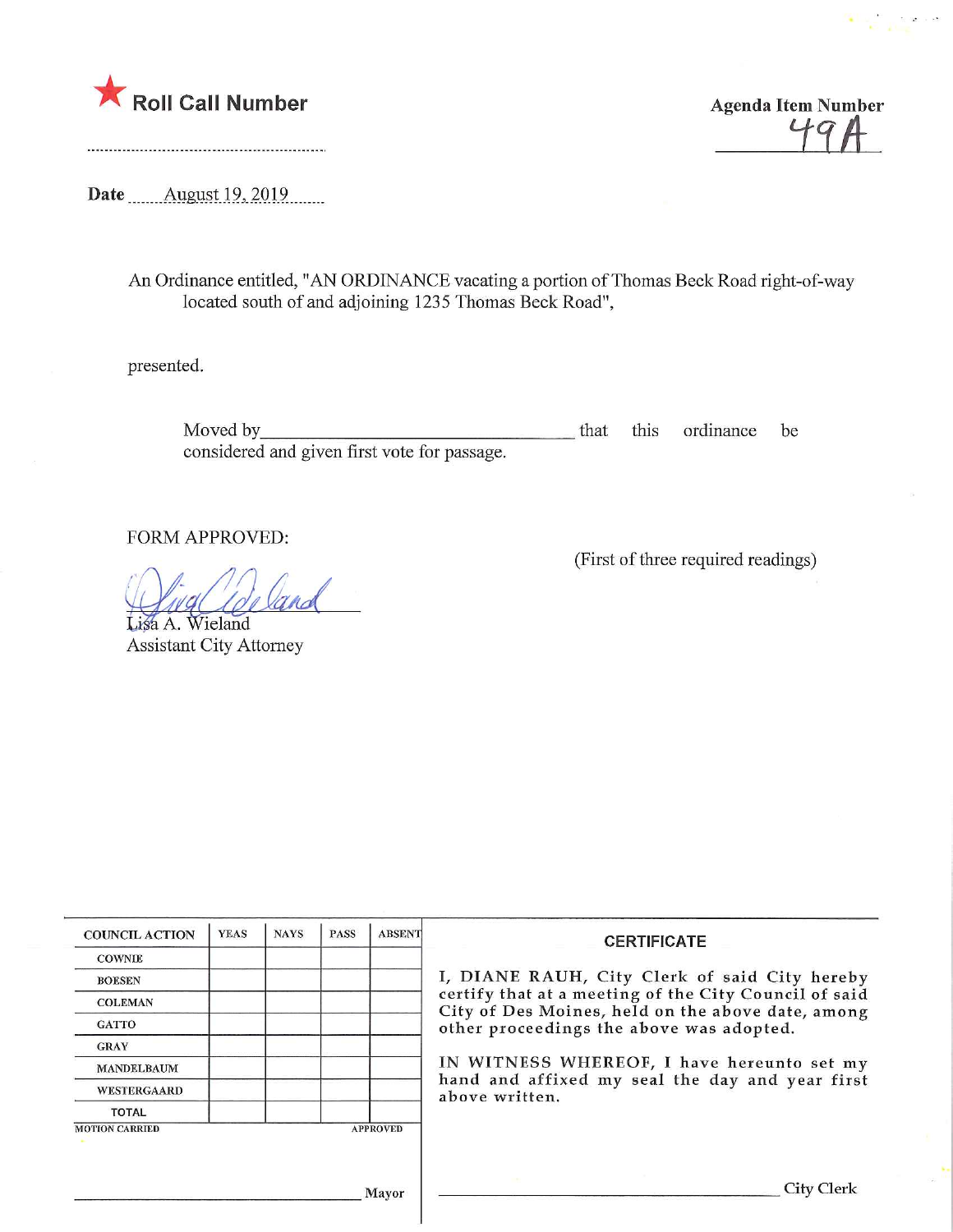t9A

Prepared by: Lisa A. Wieland, Assistant City Attorney, 400 Robert D. Ray Drive, Des Moines, Iowa 50309 (515) 283-4124 Return to; City Clerk's Office, 400 Robert D, Ray Drive, Des Moines, Iowa 50309

## ORDINANCE NO.

AN ORDINANCE vacating a portion of Thomas Beck Road right-of-way located south of and adjoining 1235 Thomas Beck Road.

WHEREAS, all prior requirements of law pertaining to the vacation of public right-of-way have been fully observed; and

WHEREAS, it is desirable that the public right-of-way herein described be vacated;

NOW, THEREFORE, BE IT ORDAINED by the City Council of the City of Des Moines, Iowa:

Sec. 1. That a portion of Thomas Beck Road right-of-way located south of and adjoining 1235 Thomas Beck Road, more specifically described as follows, be and is hereby vacated:

A PART OF LOT 14 OF THE OFFICIAL PLAT OF SECTION 16, TOWNSHIP 78 NORTH, RANGE 24 WEST OF THE FIFTH PRINCIPAL MERIDIAN IN THE CITY OF DES MOINES, POLK COUNTY, IOWA AND ALSO BEING A PART OF THOMAS BECK ROAD RIGHT OF WAY, AND MORE PARTICULARLY DESCRIBED AS FOLLOWS:

COMMENCING AT THE NORTHEAST CORNER OF SAID LOT 14; THENCE SOUTH 00°20'43" WEST ALONG THE EAST LINE OF SAID LOT 14, A DISTANCE OF 287.30 FEET TO THE NORTHERLY RIGHT OF WAY LINE OF SAID THOMAS BECK ROAD; THENCE SOUTH 45°27'40" WEST ALONG SAID NORTHERLY LINE, 46.32 FEET; THENCE SOUTH 46°14!19" WEST CONTINUING ALONG SAID NORTHERLY LINE, 289.62 FEET; THENCE SOUTHWESTERLY CONTINUING ALONG SAID NORTHERLY LINE AND A CURVE CONCAVE NORTHWESTERLY WHOSE RADIUS IS 1816.89 FEET, WHOSE ARC LENGTH IS 160.14 FEET AND WHOSE CHORD BEARS SOUTH 48°41'00" WEST, 160.08 FEET TO THE POINT OF BEGINNING; THENCE SOUTH 38°19'08" EAST, 14.00 FEET; THENCE SOUTHWESTERLY ALONG A CURVE CONCAVE NORTHWESTERLY WHOSE RADIUS IS